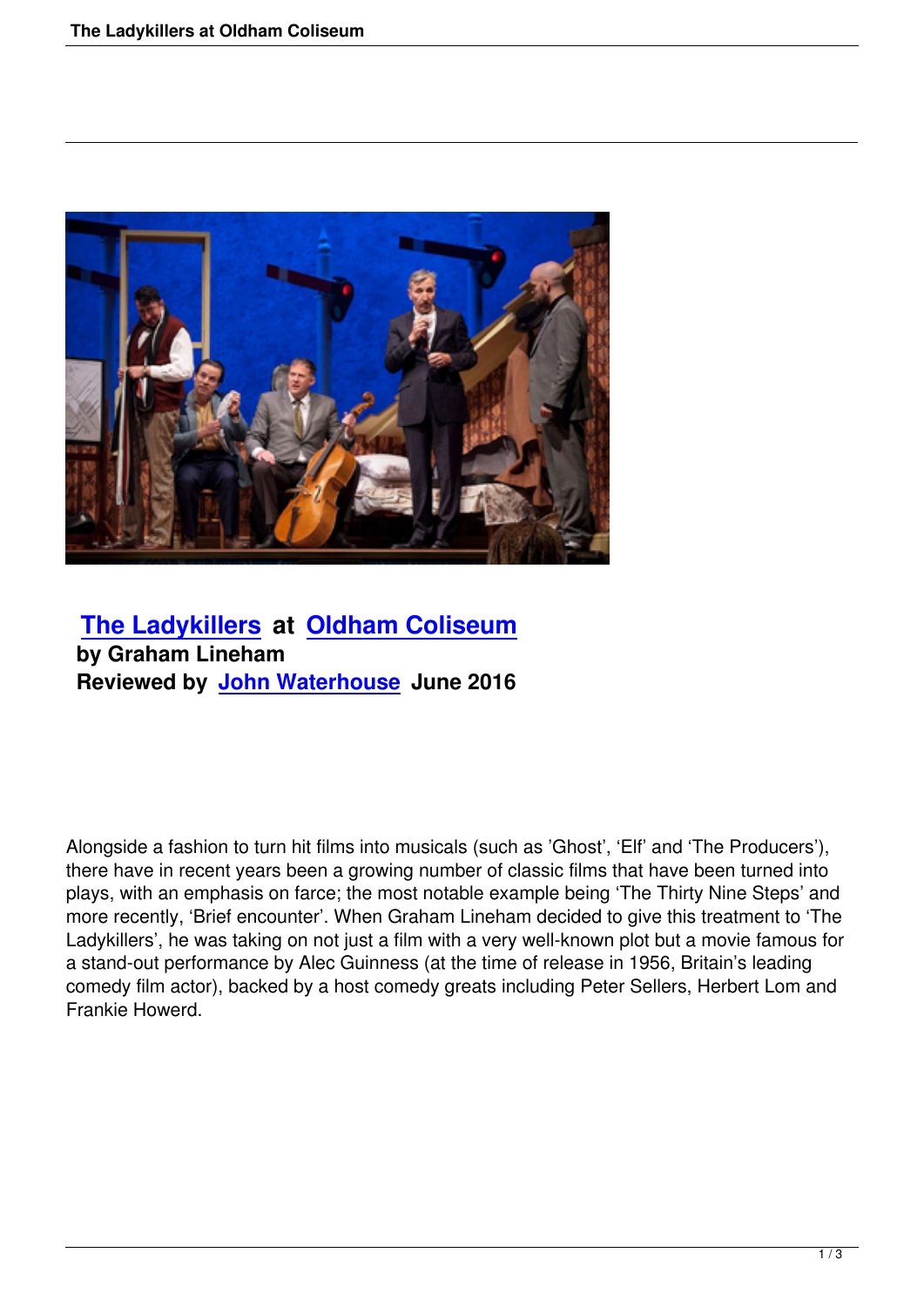Graham Lineham, who is best known as the writer of 'Father Ted', wisely chose not to slavishly follow the film (in many ways a sophisticated dark comedy), adding a lot of farce and slapstick to the presentation whilst remaining true to the story and all the main characters. Some lines of dialogue have been retained but for the most part this is a completely new script. The result is an enjoyable romp which stands very much on its own merits whilst being a tribute to an Ealing comedy classic.

Whilst it was very clear who all the criminal gang are in relation to the film, every member of the cast brought a new identity to their role, with **Chris Hannon** as the evil Professor Marcus giving an excellent performance which reminded me very much of Peter Sellers roles in Dr Stangelove' and The Goons, (right down to the wavy, black hair).

## **Henry Devas**

who played Harry (Peter Sellers' role in the film) brings echoes of Delboy from *Only fools and horses*

to his character, in nice contrast to the thuggish 'One Round', played by

## **Howard Gray**

.

; a superbly stupid giant. This really is a gang of amusing misfits who other members are Major Courtney, played with eloquent reserve by

#### **Christopher Wright**

and Louis, an untrusting and dangerous Latino, played menacingly by **Matthew Ganley**

'The Ladykillers' at Oldham has a split set that is reminiscent of some of the great Alan Ayckbourn farces such as *The things we do love* and *Bedroom farce*, creating an excellent image of 1950's Britain, with a backdrop of working train signals, which together with the visual and the sound effects, vividly bring to the life the idea that all the action is taking place next to a busy railway line. It was one of the best and most complex sets that I have seen at the Coliseum.